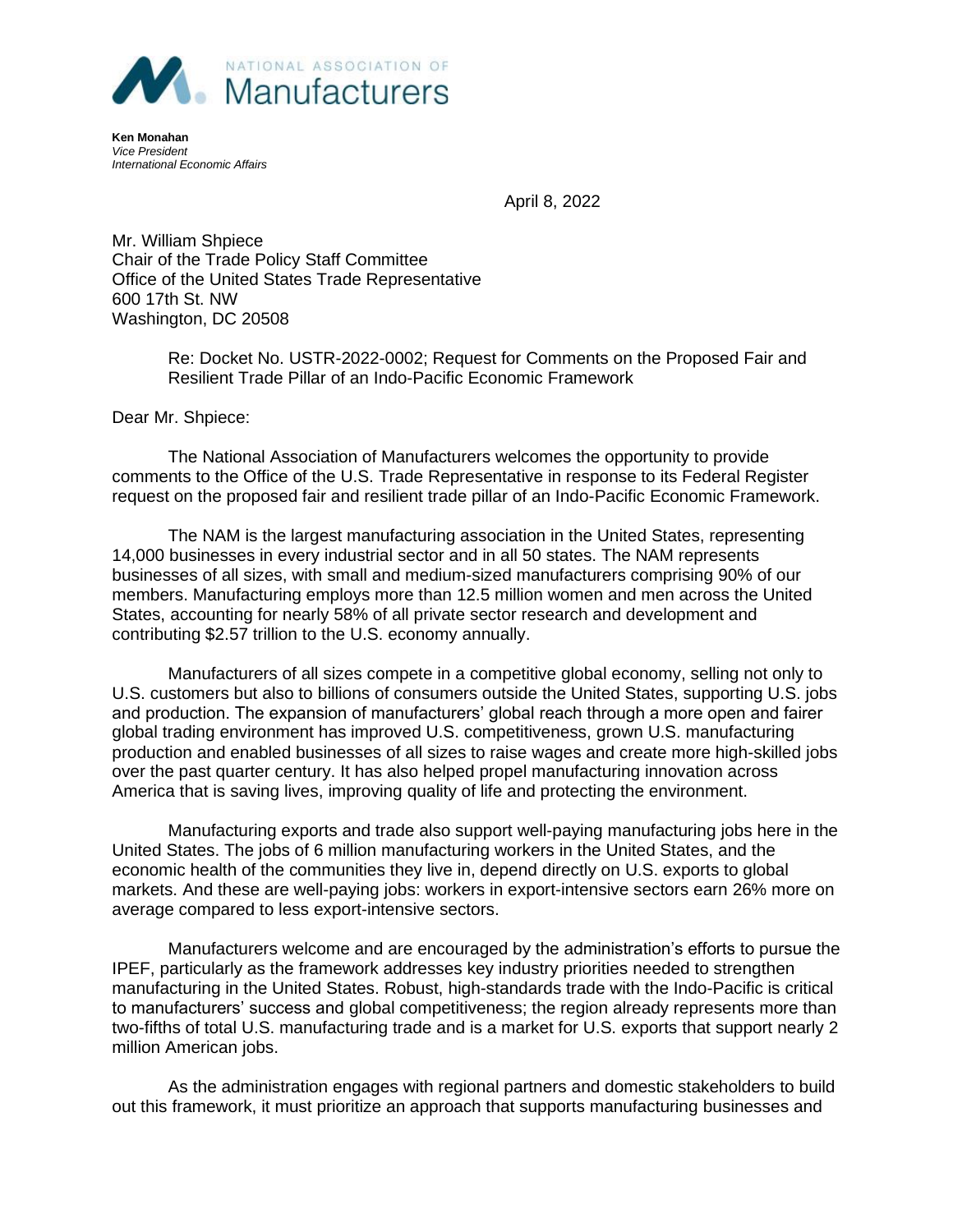workers by opening markets, strengthening U.S. innovation and technology leadership, raising global standards to U.S. levels and putting in place best-in-class trade rules.

In a [Feb. 15 letter](https://documents.nam.org/IEA/NAM%20Jay%20Timmons%20Letter%20on%20Indo-Pacific%20Trade_02152022.pdf) sent to senior administration officials, NAM President and CEO Jay Timmons laid out key manufacturing priorities for the IPEF and the administration's broader approach to the Indo-Pacific, including specific areas listed in this Federal Register notice as well as additional priorities in areas such as market access, innovation and intellectual property and export controls.

It is critical that the administration ensure that the IPEF, including USTR's fair and resilient trade pillar and the Department of Commerce's pillars in areas such as infrastructure and supply chains, support manufacturers in the United States. The administration should think creatively to ensure that the framework's trade pillar includes regional partners that collectively adopt clear, strong rules and binding commitments. Furthermore, manufacturers encourage the administration to expand the scope of the framework to include additional areas not covered by this Federal Register notice that would strengthen U.S. economic opportunity in the region in line with manufacturing priorities, including but not limited to market access, intellectual property and specific technical barriers to trade.

The NAM is pleased to provide detailed comments on specific aspects of the framework in line with the scope of USTR's Federal Register notice.

### **General Negotiating Objectives for the Proposed Agreement**

Manufacturers urge USTR and other agencies to ensure that the trade pillar has best-inclass trade rules cross the economic areas it covers. It must also secure broad sign-on from regional partners to ensure that the high standards in this pillar truly move the region forward, together, on areas of critical economic importance. Achieving these goals will require the administration to develop an ambitious agenda in close consultation with regional partners to ensure achievable outcomes.

While the administration has said that the framework will not currently include market access through tariff liberalization, manufacturers urge the administration to create market access and export opportunities for manufacturers through the framework, including highstandard economic commitments in areas such as infrastructure and green technology and closer alignment in trade-facilitating disciplines such as customs procedures. The IPEF's legal architecture must also not bar any future agreement that will enable additional market access discussions, including tariff liberalization. Finally, the trade pillar should also include binding rules and commitments, as well as timelines and benchmarks to achieve specific, tangible economic targets.

### **Digital Economy-Related Matters**

Digital rules are vital for manufacturers as they compete in a 21st century economy. Manufacturers are not only the creators and producers of advanced digital technology, including next-generation information technology products and new technology platforms such as artificial intelligence and the Internet of Things, but they are also adopting digital technologies and services to compete in the global marketplace and reach new customers.

The administration should ensure that IPEF digital trade provisions build on standards in other key U.S. trade agreements, including the U.S.-Mexico-Canada Agreement and the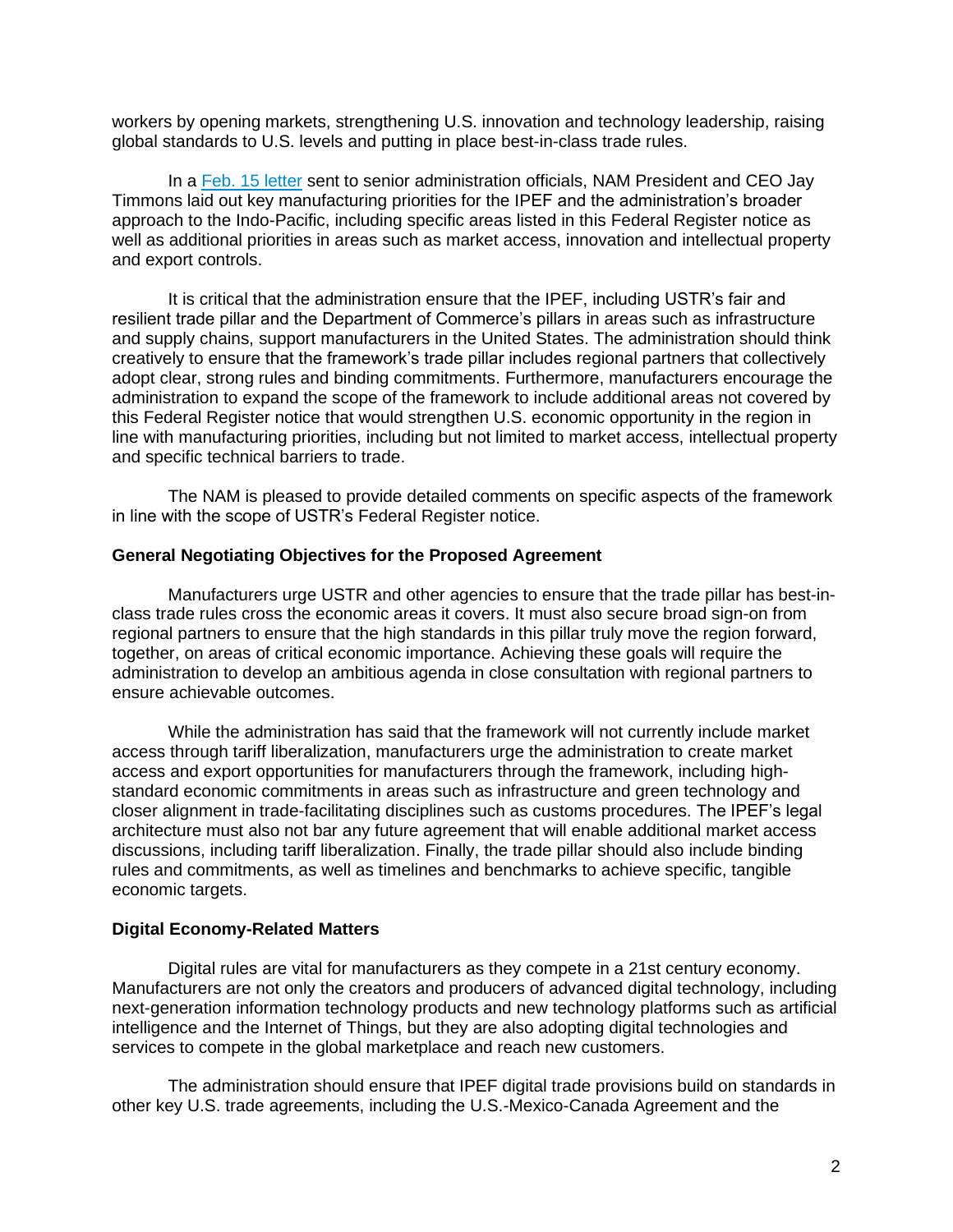Information Technology Agreement, and also align with key international frameworks, such as the Asia Pacific Economic Cooperation organization's Cross-Border Privacy Rules system, to secure the highest possible digital trade protections and opportunities for manufacturers in the United States. Specific priority areas include:

- Facilitating cross-border data flows and prohibiting forced data localization measures that negatively impact the global operations of manufacturers in the United States;
- Ensuring non-discriminatory treatment by foreign governments for U.S. digital products in regional markets;
- Prohibiting forced disclosure of source code or encryption methods as a condition for importation, distribution, or sale of digital products;
- Accelerating digitization of key business, trade and customs-related procedures to reduce the paperwork burden for businesses;
- Increasing collaboration on the development and implementation of national, regional and international digital standards based on transparent, consensus-based, industry-led approaches; and
- Encouraging the development and deployment of key emerging digital technologies in ways that create opportunity for manufacturers in the United States.

# **Agriculture-Related Matters**

The IPEF provides an opportunity for regional partners to strengthen alignment, coordination, and cooperation on critical issues related to food and agriculture, including increased alignment on technical barriers to trade and sanitary and phytosanitary issues. The framework should also include commitments and mechanisms to strengthen coordination and alignment by IPEF partners in relevant international organizations and standard-setting bodies.

Existing agreements, including the USMCA, provide a template for additional areas of priority in the food and agriculture space, including efforts to strengthen export opportunities for U.S. products in the region, such as those under common name protections.

# **Transparency and Good Regulatory Practice Issues**

The IPEF provides a critical opportunity for the United States to support transparent, inclusive science- and evidence-based regulatory processes in the Indo-Pacific region that align with commitments under the World Trade Organization agreements on TBT and SPS measures.

Adherence to good regulatory practices by regional governments, including alignment with relevant international standards under the WTO TBT Committee's Understanding on International Standards, is critical to ensuring more effective regulation that accomplishes legitimate regulatory objectives while avoiding barriers to trade. Strong commitments on TBT and good regulatory practices also provide a clear basis for addressing new and existing barriers in Indo-Pacific markets. Moreover, stronger regional alignment around good regulatory practices expands upon provisions in U.S. trade agreements that have proven effective in the international standards space, as well as critical U.S.-led initiatives at APEC.

Manufacturers strongly support the inclusion of strong commitments on regulatory transparency and good regulatory practices in the final IPEF. Such commitments should ensure that countries:

• Run non-discriminatory, stakeholder-inclusive processes for developing technical regulations, standards and conformity assessment procedures;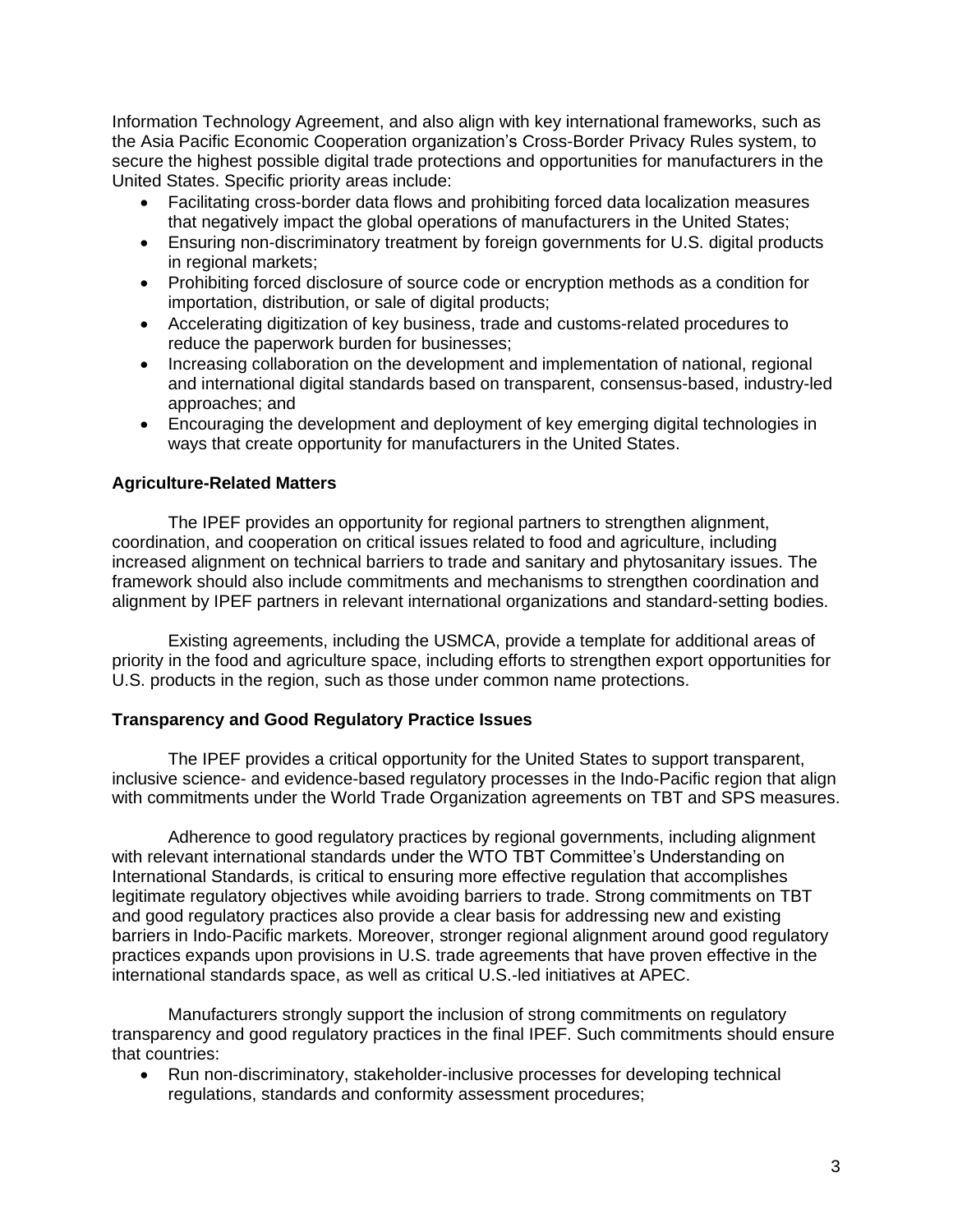- Adopt science- and evidence-based approaches to the development and implementation of such standards and regulations;
- Do not create unnecessary barriers to trade in the drafting and implementation of technical regulations and standards;
- Conduct any checks, audits or inspections under these measures promptly, consistently, transparently and in a non-discriminatory fashion; and
- Properly notify manufacturers of any emergency measures taken to protect human, animal, or plant life and health to all affected parties.

IPEF partners should also establish and promote industry-led pilot programs on regulatory transparency and regulatory practices, aligned with existing work at APEC and other regional forums, that can demonstrate strong economic and regulatory benefits for all parties.

Additionally, the IPEF should include commitments by, and specific channels, for regional partners to address existing TBT and SPS issues as well as to head off potential issues before they are implemented. Such steps will strengthen regional cooperation, boost regional trade, and provide a more predictable business environment.

# **Customs and Trade Facilitation Issues**

In order to boost exports around the world and to obtain needed inputs, the United States and its trading partners need 21st-century customs and border processing systems. These systems must efficiently facilitate the clearance and movement of legitimate goods, while strengthening enforcement efforts against dangerous illicit and counterfeit goods that are harming manufacturers and consumers.

The IPEF should strengthen transparency and coordination of customs and trade facilitation measures, including publication of relevant customs laws, regulations and procedures, prompt implementation of existing customs procedures, including product release and payment, and improved information sharing by customs authorities with industry to effectively address issues such as counterfeiting. Such measures will best ensure compliance with customs measures and boost transparency, particularly for small- and medium-sized manufacturers, while targeting bad actors.

Additionally, partner countries should commit to further steps to strengthen customs procedures such as:

- Modernizing customs rules to simplify and streamline requirements for customs clearance in line with the diversity of goods and shipment sizes that cross borders and to equip officials to better tackle evolving counterfeiter practices;
- Incorporating automation to improve customs procedures and operations to better catch counterfeit activity and facilitate trade in legitimate goods;
- Offering advance rulings on customs valuation and other key procedures that will make trade more predictable;
- Continuing to expand and build on *de minimis* rules that cut red tape and facilitate trade in low-value shipments while upholding critical appropriate controls for health, safety, and security; and
- Increasing transparency and industry engagement in both the development and implementation of customs regulations and procedures.